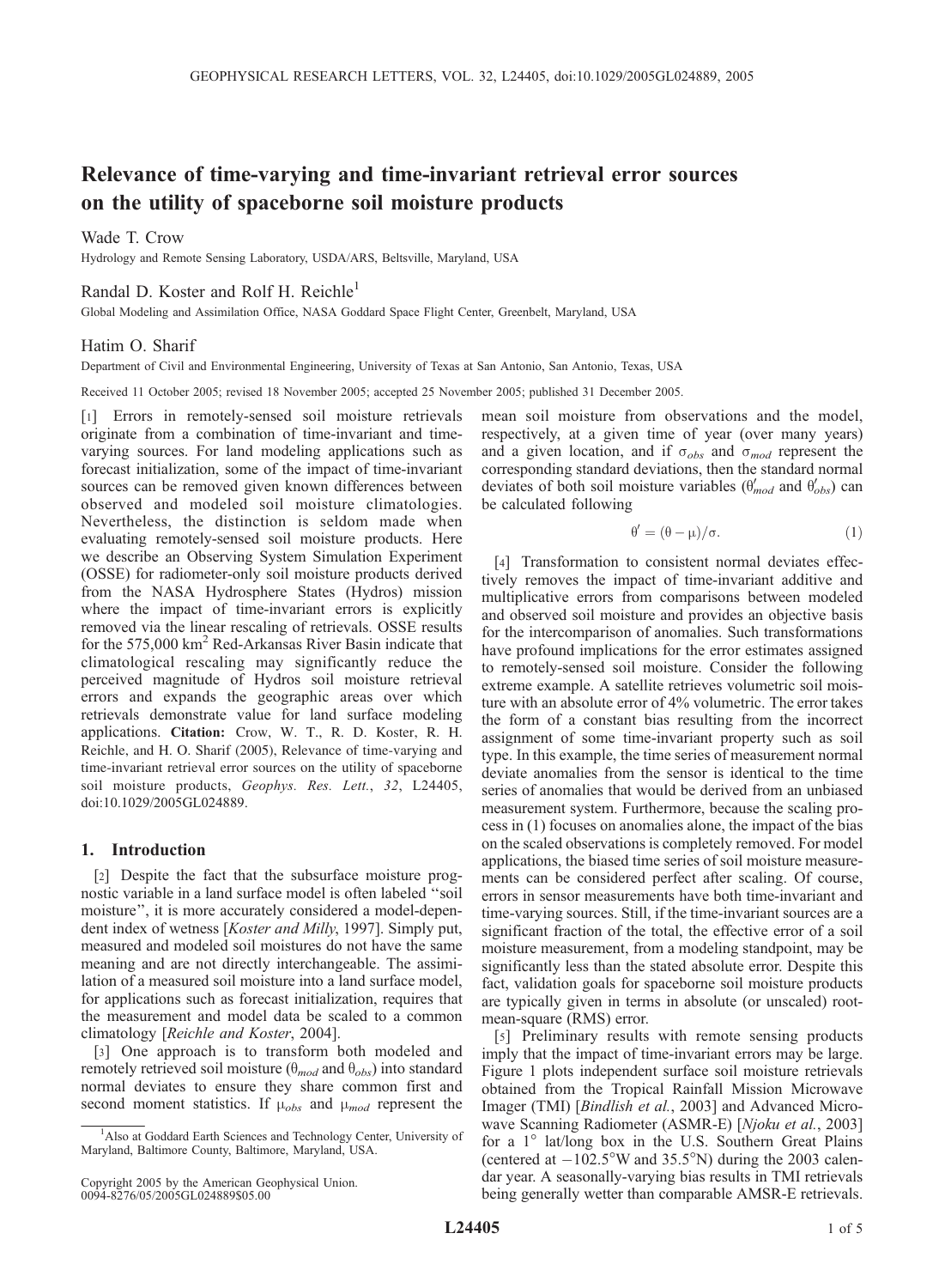

Figure 1. Time series of 2003 AMSR-E and TMI surface soil moisture retrievals for the  $1^\circ$  grid square centered at  $-102.5^{\circ}$ W and 35.5°N.

The presence of this bias implies that each product possesses a distinct climatology - with respect to each other as well as to any modeled or in situ soil moisture product [Drusch et al., 2005]. These differences will inflate remote sensing RMS error statistics without degrading the real value of retrievals for modeling applications. Of course, the single year plotted in Figure 1 is insufficient to determine whether the biases seen in Figure 1 are stable on an inter-annual basis and thus constitute a true climatological difference. Given temporal shortcomings in both remotelysensed and ground-based soil moisture data sets, Observing System Simulation Experiments (OSSE's) provide the only currently feasible approach for studying this issue. Here we present a 20-year OSSE executed to examine the relative contribution of time-varying and time-invariant error sources to the overall uncertainty of radiometer-only soil moisture retrievals from the planned NASA Hydrosphere States (Hydros) mission [Entekhabi et al., 2004]. Implications of this decomposition on the perceived value of Hydros soil moisture products for land surface modeling applications are examined.

# 2. OSSE Approach

[6] The observing system simulation experiment (OSSE) described here is based on a methodology previously developed by Crow et al. [2001, 2005]. It has four distinct components: (1) a land surface model to predict surface geophysical states, (2) a forward microwave emission model to convert these states into microwave brightness temperature  $(T_B)$ , (3) an orbit and sensor model to realistically degrade  $T_B$  fields, and (4) a retrieval model to invert simulated  $T_B$  observations back into soil moisture.

### 2.1. Land Surface Modeling

[7] The 1-km surface  $(0-5 \text{ cm})$  soil moisture  $(\theta)$ , 5-cm soil temperature ( $T_{5 \text{ cm}}$ ), and surface skin temperature fields  $(T_0)$  underlying the OSSE are derived from long-term (October 1980 to July 2000) TOPmodel Land Atmosphere Transfer Scheme (TOPLATS) [Peters-Lidard et al., 1997] simulations over the  $575,000 \text{ km}^2$  Red-Arkansas River Basin (H. O. Sharif et al., Multi-decadal high-resolution hydrologic modeling of the Arkansas/Red River Basin, submitted to Journal of Hydrometeorology, 2005).

## 2.2. Forward Microwave Emission Modeling

[8] Following Crow et al. [2005], model-generated  $\theta$ ,  $T_5$  <sub>cm</sub> and  $T_0$  are combined with ancillary data to simulate 1-km H-polarization microwave brightness temperature  $(T_B)$  via:

$$
T_B = T_s(1 - r) \exp(-\tau/\cos(\phi)) + T_0(1 - \omega)
$$

$$
\cdot [1 - \exp\{-\tau/\cos(\phi)\}] [1 + r \exp\{-\tau/\cos(\phi)\}] \tag{2}
$$

where  $T_s$  is the effective soil temperature defined as  $(T_0 + T_5)$  cm  $/2$ ,  $\tau$  is the vegetation nadir opacity,  $\phi$  the incidence angle,  $\omega$  the single scattering albedo, and r the soil reflectivity. In turn, vegetation nadir opacity is defined as

$$
\tau = bW.\t\t(3)
$$

The coefficient  $b$  varies with vegetation type and  $W$  is the total columnar vegetation water content. Foliar vegetation water content is estimated for the Red-Arkansas River basin using archived (1980 to 2000) 8-km AVHRR NDVI products and the regression relationship of Jackson et al. [1999]. A woody-vegetation correction factor is applied to convert the foliar  $W$  value into the total columnar (i.e. trunk, branches, and foliar) value required by (3).

[9] Soil reflectivity  $(r)$  is calculated as

$$
r = r_s \exp(-h) \tag{4}
$$

where  $h$  is assumed to be 0.1 of the surface RMS height and  $r<sub>s</sub>$  is the Fresnel reflectivity of the equivalent smooth surface. This reflectivity depends on  $\varphi$  and the dielectric constant of the soil. Dielectric information can be derived from soil moisture using the mixing model of *Dobson et al.* [1985] and known soil sand (S) and clay (C) percentages. For water surfaces, the forward calculation is

$$
T_B = T_0(1 - r_s),\tag{5}
$$

and  $r_s$  is calculated via Klein and Swift [1977]. Vegetation parameters  $b$ ,  $\omega$  and h are assigned using a 1-km land cover classification and a lookup-table populated with typical literature values [Crow et al., 2005]. Soil  $S$  and  $C$  are based on a soil classification map.

### 2.3. Orbital and Scanning Model

[10] A simplified orbital simulation model of the Hydros platform and antennae [Crow et al., 2001] provides acquisition times and spatial locations for all footprint centers that fall within the Red-Arkansas River Basin during an estimated two-year Hydros mission life. Hydros orbit and scan characteristics are based on preliminary mission design parameters presented by *Entekhabi et al.* [2004]. For each individual footprint over the forward half of the radiometer's scan, a two-dimensional Gauss function is used to obtain a weighted averaged of the  $T_B$  field and approximate the spatial support of the actual Hydros antennae gain function [Drusch et al., 1999]. Footprint  $T_B$  antennae noise is randomly sampled from a mean-zero Gaussian distribution with a standard deviation of 1 K. Afterwards, perturbed  $T_B$  observations are binned onto a 36-km fixed earth grid. Observations from both the ascending and descending orbital scans are used and multiple footprint centers within a single bin are merged via simple averaging. Footprint-centers calculated during a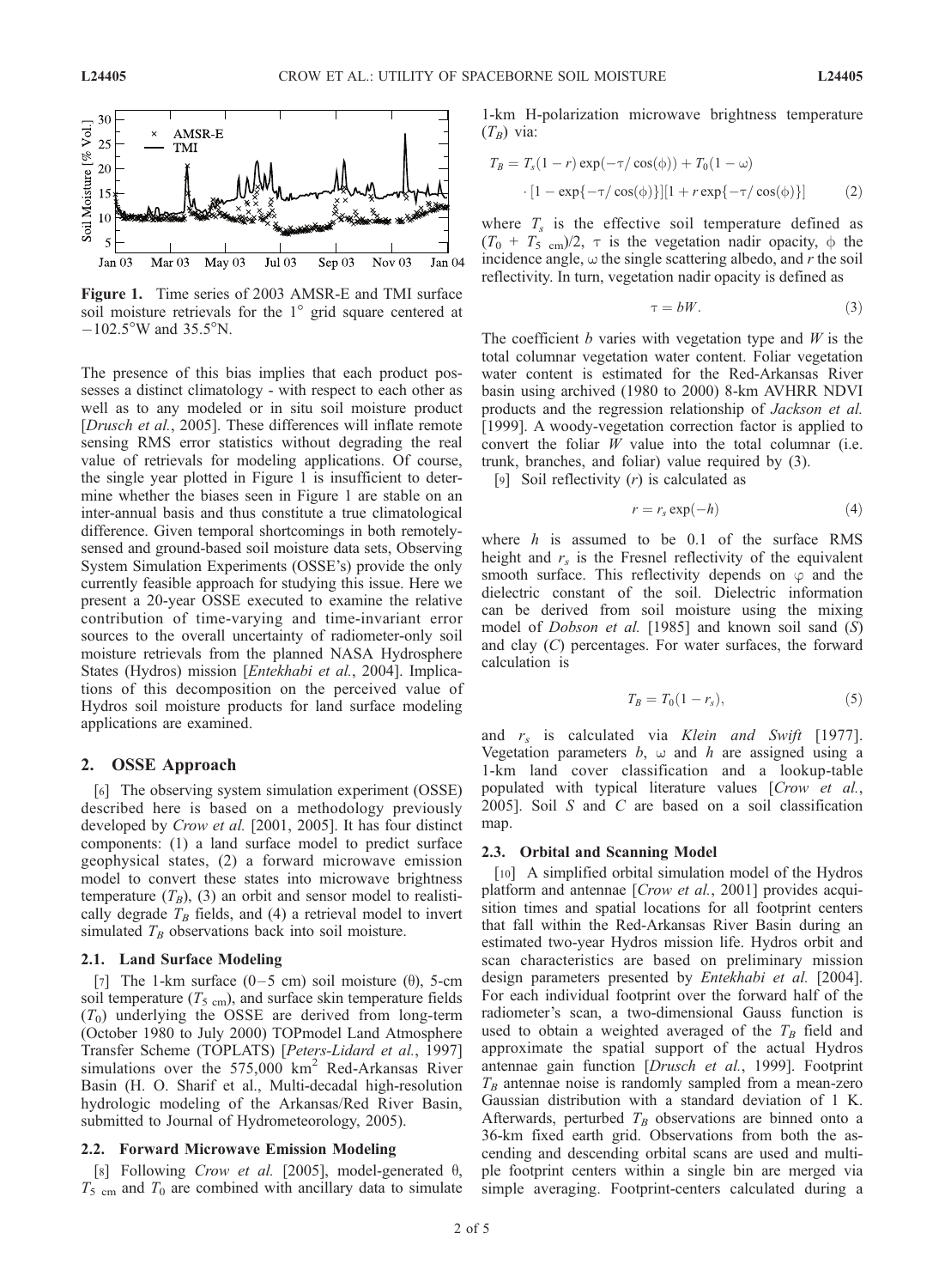

Figure 2. The reduction in RMS error (RMSE) associated with bias correction of OSSE results.

two-year Hydros mission life are recycled ten times in order to cover the approximately 20-year period over which land surface model output is available.

### 2.4. Soil Moisture Retrieval Model

[11] Coarse-scale ancillary values of b, h,  $T_s$ , W,  $\omega$ , S, and C are obtained by aggregating the 1-km fields used in the forward-modeling component of the OSSE to 36-km. After aggregation, synthetic noise is added to 36-km  $T_s$ , W and b fields to mimic actual operational conditions. 36-km  $T_s$  and W noise is sampled from a mean-zero Gaussian distribution with standard deviations of 1.5 K and 0.3 kg m<sup>-2</sup>, respectively. All *W* and  $T_s$  noise is modeled as both spatially and temporally independent. In addition, some misclassification of surface vegetation is expected. To represent this impact,  $b$  noise is sampled from a mean-zero Gaussian distribution with a standard deviation of 0.2. Because this error arises from uncertainty in a static classification and/or look-up table, it is assumed to be time-invariant. Using these ancillary data fields, the simulated 36-km  $T_B$  fields described in Section 2.3 are converted then into 36-km soil moisture products using the Jackson [1993] algorithm. The approach neglects differences between soil and canopy temperatures by assuming  $T_0 = T_s$ . Given known 36-km ancillary values of h,  $\omega$ ,  $T_s$ , b,  $W$ ,  $\phi$ , S and C, this allows (2) to be solved for  $r_s$  which, in turn, is converted into a soil moisture estimate using the Fresnel equations and the soil-mixing model of Dobson et al. [1985].

## 3. Results

[12] Using the approach described above, 20-years of OSSE-simulated Hydros soil moisture products are produced at a footprint-scale of 36-km. The fine-scale (1-km) TOPLATS soil moisture fields underlying the OSSE (see section 2.1), determined through the forcing of the land model with observational data, are directly aggregated to 36-km and are treated as benchmark ''truth''. For each 36-km grid cell in the modeling domain and each day of the year, we then calculate the mean  $(\mu)$  and standard deviation ( $\sigma$ ) of the retrieved ( $\theta_{obs}$ , simulated via the OSSE) and the benchmark ( $\theta_{mod}$ , generated via the land surface model) soil moisture products. In order to minimize uncertainty in OSSE-generated statistics due to random effects, all results are based on the pooling of five separate OSSE realizations perturbed using independent synthetic noise.

[13] Differences between the benchmark and OSSEsimulated Hydros soil moisture products are due to a discrete number of error sources: simplifying assumptions employed in the retrieval model, noise added to 36-km b, W and  $T_s$  fields, noise added to  $T_B$  retrievals, gridding interpolation errors, and aggregation errors reflecting the neglect of sub-footprint-scale heterogeneity in the retrieval process. A portion of these errors manifest themselves as a bias in simulated soil moisture retrievals. The 20-year length of the OSSE allows  $\mu_{mod}$ and  $\mu_{obs}$  to be calculated for each day of the year and, subsequently, the correction of climatological biases on a daily time step. Figure 2 demonstrates the impact of this correction by plotting the ratio between the RMS error of the original OSSE retrievals  $(\theta_{obs})$  and the RMS error calculated after OSSE results have been corrected for the impact of time-invariant biases  $(\theta_{obs} + \mu_{mod} - \mu_{obs})$ . Especially over heavily vegetated areas, the correction of long-term biases leads to a substantial reduction in RMS retrieval error.

[14] If a sufficient heritage of observations exists to calculate climatological statistics, time invariant errors in spaceborne soil moisture products can be removed by scaling raw retrievals into appropriate standard normal deviates using (1). For modeling applications, the truest reflection of retrieval value is how well these deviates correlate with actual soil moisture anomalies. Using the 20-year history of the OSSE, we calculated climatological soil moisture statistics and rescaled both benchmark and OSSE-retrieved soil moisture products into standard normal deviates using (1). Unscaled RMS error results and the temporal correlation between rescaled OSSE and benchmark soil moisture fields were then examined on



Figure 3. Fraction of the  $575,000$  km<sup>2</sup> Red-Arkansas River Basin where OSSE-simulated soil moisture retrievals satisfy RMS and R accuracy thresholds. RMS error is calculated between unscaled OSSE-simulated and benchmark soil moisture products. R is calculated between standard normal deviates of both soil moisture products.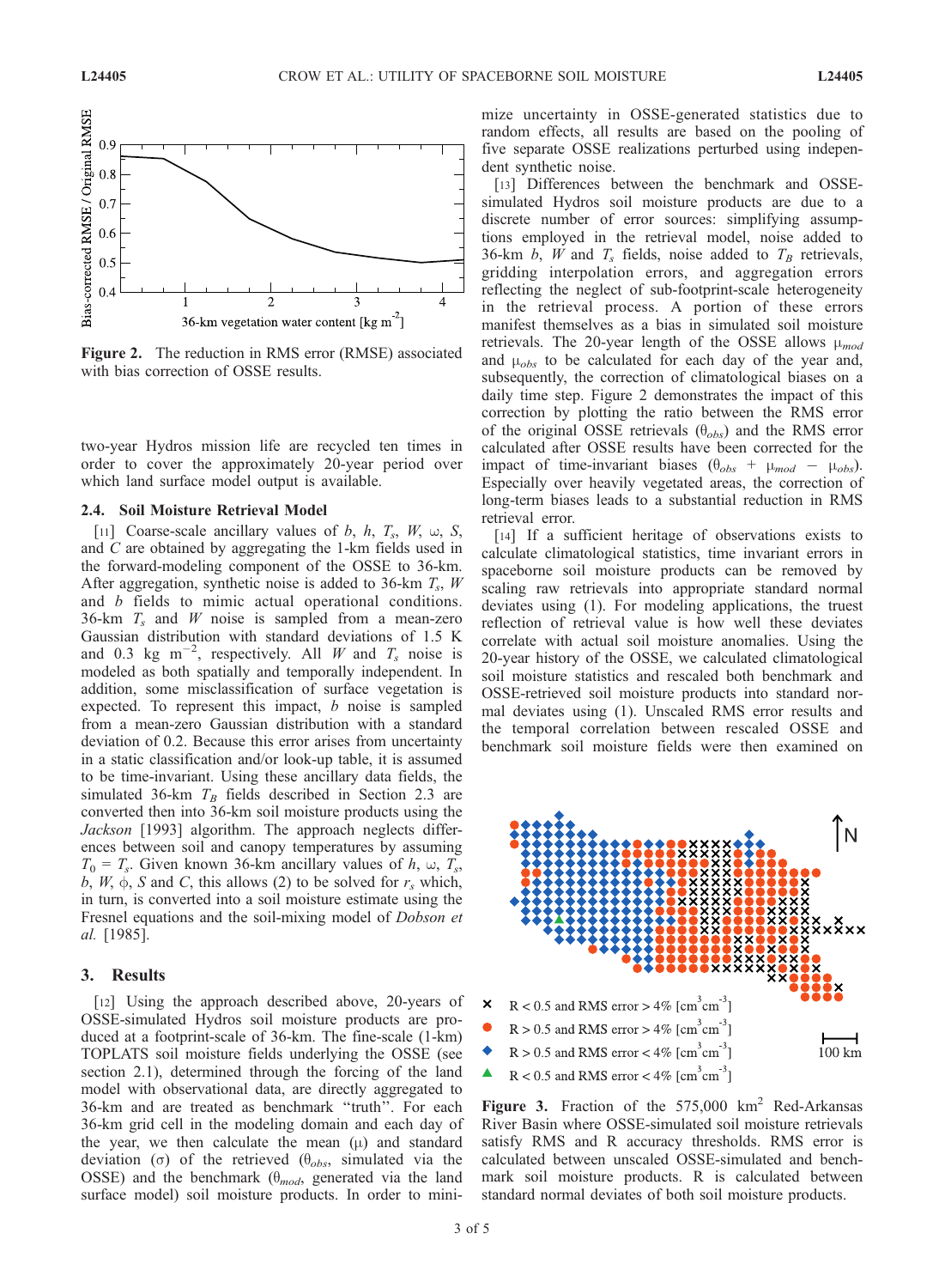a grid-cell by grid-cell basis within the Red-Arkansas River Basin. Blue diamonds (and the single green triangle) in Figure 3 indicate lightly vegetated grid cells where the RMS error of unscaled retrievals is below 4% volumetric (the official absolute accuracy goal for Hydros retrievals). Red circles in Figure 3 denote the fraction of the basin where this RMS threshold is not met but the correlation coefficient (R) between the benchmark and OSSE normal deviates remains above 0.5. Past work with real spaceborne soil moisture retrievals has indicated that an anomaly correlation coefficient of 0.32 (against in situ data) leads to improved soil moisture estimates after assimilation of the retrievals into a global land surface model [Reichle and Koster, 2005]. A slightly higher correlation coefficient may be required to add value when focusing on regions where higher quality forcing data is available. Therefore, as a conservative estimate, we assume that a correlation coefficient of 0.5 represents the minimum required to add value to global model predictions. Based on this threshold, a substantial fraction of the total basin area failing the RMS threshold (red circles and black crosses) retains value for land surface modeling by virtue of a sufficiently large anomaly R (red circles only). In these areas, the value of Hydros retrievals is underestimated by the impact of time-invariant errors on RMS statistics.

[15] Red circles in Figure 3 cover approximately 36% of the Red-Arkansas River Basin and denote areas where Hydros observations retain the ability to detect soil moisture anomalies despite failing to meet a 4% volumetric RMS error threshold. The spatial extent of these areas exhibits some sensitivity to assumptions concerning the type of error sources represented by the OSSE. For instance, adding a time invariant RMS error of 0.1 to the sand  $(S)$  and clay  $(C)$ fractions used in the retrieval model will increase the extent of the red circles from 36% to 42% of the basin. Conversely, modeling all error sources (i.e.  $b$ ,  $W$ ,  $S$  and  $C$ ) as completely uncorrelated in time reduces the spatial fraction of red circles in Figure 3 from 36% to 30%. It is worth noting that even in this final case, where decidedly pessimistic assumptions are made concerning the temporal properties of retrieval errors, significant levels of anomaly correlation are retained in some areas of the Red-Arkansas Basin otherwise failing the 4% volumetric RMS error threshold. Despite temporally uncorrelated parameter perturbations, OSSEsimulated retrieval errors retain some temporal invariance due to land surface aggregation efforts which tend to manifest themselves as temporally persistent biases [Crow] et al., 2001].

# 4. Conclusions

[16] In this study we assess the relative contribution of time-invariant versus time-varying sources of uncertainty on soil moisture retrieval errors simulated within an Observing System Simulation Experiment (OSSE) for Hydros radiometer-only soil moisture products. While both types of error contribute directly to RMS retrieval errors, time-invariant errors can be removed given known differences between observed and modeled soil moisture climatologies and will not impact the value of Hydros retrievals for most land surface modeling applications.

[17] Results demonstrate that time-invariant biases do contribute significantly to absolute errors in OSSE-simulated Hydros retrievals (Figure 2). Consequently, retrievals over large areas of the Red-Arkansas River basin that nominally fail the Hydros RMS error goal of 4% volumetric (due to heavy vegetation) retain both an ability to detect the presence of soil moisture anomalies and their value for land surface modeling (Figure 3). Traditional remote sensing validation relies heavily on unscaled absolute RMS errors to assess retrieval value. The analysis suggests that this reliance may lead to the underestimation of the spatial extent over which Hydros soil moisture retrievals possess value for land surface model applications.

[18] Two caveats are worth noting. While our analysis assumes that climatological soil moisture statistics are accurately known, such statistics are seemingly difficult to calculate for sensors with 1- to 3-year mission lives. However, it appears possible to approximate long-term soil moisture statistics from shorter time periods by using spatial coverage as a proxy for temporal averaging [Reichle and Koster, 2004]. In addition, while the spatial and temporal dynamics of soil moisture fields and spaceborne retrieval errors has been modeled to our best knowledge, OSSE results can only approximate the magnitude and structure of errors in Hydros soil moisture products. More definitive treatment of retrieval errors will only be possible once the Hydros radiometer is in orbit.

[19] Acknowledgments. The high-resolution TOPLATS modeling approach used in this analysis was developed under the direction of Eric Wood at Princeton University through support of NASA grants NAG8-1517 and NAG5-6494 and NOAA grant NA96GP0413. Rolf Reichle's contribution to this paper was supported under NASA grant NNG05GB61G.

#### References

- Bindlish, R., T. J. Jackson, E. F. Wood, H. Gao, P. Starks, D. Bosch, and V. Lakshmi (2003), Soil moisture estimates from TRMM microwave imager observations over the southern United States, Remote Sens. Environ., 85, 507-515.
- Crow, W. T., M. Drusch, and E. F. Wood (2001), An observation system simulation experiment for the impact of land surface heterogeneity on AMSR-E soil moisture retrievals, IEEE Trans. Geosci. Remote. Sens., 39,  $1622 - 1632.$
- Crow, W. T., T. Chen, D. Entekhabi, P. Houser, A. Hsu, T. Jackson, E. Njoku, P. O'Neill, J. Shi, and X. Zhan (2005), An observing system simulation experiment for Hydros radiometer-only soil moisture products, IEEE Trans. Geosci. Remote Sens., 43, 1289-1303.
- Dobson, M. C., F. T. Ulaby, M. T. Hallikainen, and M. A. El-Rayes (1985), Microwave dielectric behavior of wet soil. Part II: Dielectric mixing models, IEEE Trans. Geosci. Remote Sens., 23, 35 – 46.
- Drusch, M., E. F. Wood, and R. Lindau (1999), The impact of the SSM/I antennae gain function on land surface parameter retrieval, Geophys. Res. Lett.,  $26(23)$ ,  $3481 - 3484$ .
- Drusch, M., E. F. Wood, and H. Gao (2005), Observation operators for the direct assimilation of TRMM microwave imager retrieved soil moisture, Geophys. Res. Lett., 32, L15403, doi:10.1029/2005GL023623.
- Entekhabi, D., et al. (2004), The Hydrosphere State (Hydros) mission concept: An Earth system pathfinder for global mapping of soil moisture and land freeze/thaw, IEEE Trans. Geosci. Remote Sens., 42, 2184 – 2195.
- Klein, L. A., and C. T. Swift (1977), An improved model for the dielectric constant of sea water, IEEE Trans. Antennas Propag., 25, 104-111.
- Koster, R. D., and P. C. D. Milly (1997), The interplay between transpiration and runoff formulations in land schemes used with atmospheric models, *J. Clim.*, 10, 1578-1591.
- Jackson, T. J. (1993), Measuring surface soil moisture using passive microwave remote sensing, Hydrol. Processes, 7, 139-152.
- Jackson, T. J., D. M. Le Vine, A. Y. Hsu, A. Oldak, P. J. Starks, C. T. Swift, J. Isham, and M. Haken (1999), Soil moisture mapping at regional scales